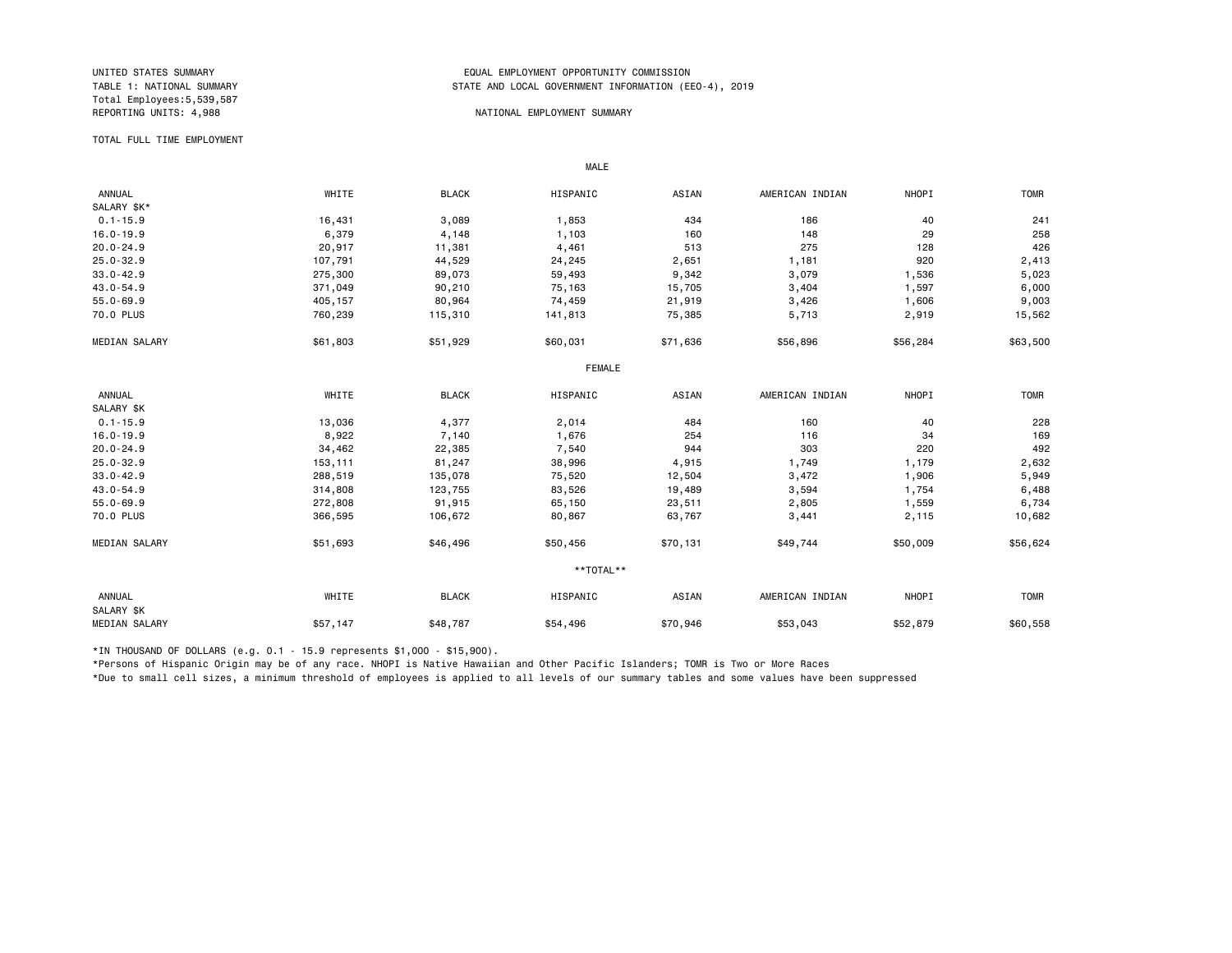# Total Employees:1,064,894

# UNITED STATES SUMMARY EQUAL EMPLOYMENT OPPORTUNITY COMMISSION STATE AND LOCAL GOVERNMENT INFORMATION (EEO-4), 2019

# NATIONAL EMPLOYMENT SUMMARY

#### TOTAL PART TIME EMPLOYMENT

|                  |         |              | <b>MALE</b>   |       |                 |              |             |
|------------------|---------|--------------|---------------|-------|-----------------|--------------|-------------|
|                  | WHITE   | <b>BLACK</b> | HISPANIC      | ASIAN | AMERICAN INDIAN | <b>NHOPI</b> | <b>TOMR</b> |
| OFF/ADMIN        | 15,380  | 1,428        | 1,030         | 434   | 79              | 28           | 369         |
| <b>PROF</b>      | 36,199  | 5,598        | 4,299         | 3,306 | 232             | 176          | 676         |
| <b>TECH</b>      | 18,235  | 2,801        | 2,373         | 1,041 | 172             | 80           | 603         |
| <b>PROT-SERV</b> | 52,612  | 7,259        | 6,520         | 1,213 | 578             | 137          | 1,286       |
| <b>PARA-PROF</b> | 44,157  | 11,819       | 9,323         | 3,068 | 571             | 231          | 1,618       |
| ADM SUPRT        | 41,890  | 10,724       | 7,604         | 2,996 | 344             | 210          | 1,468       |
| SKILLED          | 15,726  | 2,691        | 2,670         | 360   | 197             | 44           | 512         |
| SVC/MAINT        | 102,138 | 26,155       | 15,392        | 3,308 | 1,037           | 408          | 2,385       |
|                  |         |              |               |       |                 |              |             |
|                  |         |              | <b>FEMALE</b> |       |                 |              |             |
|                  | WHITE   | <b>BLACK</b> | HISPANIC      | ASIAN | AMERICAN INDIAN | <b>NHOPI</b> | <b>TOMR</b> |
| OFF/ADMIN        | 11,165  | 1,535        | 1,278         | 526   | 108             | 22           | 358         |
| PROF             | 78,096  | 14,812       | 9,603         | 7,628 | 493             | 351          | 1,650       |
| <b>TECH</b>      | 22,806  | 6,092        | 3,749         | 1,618 | 200             | 100          | 708         |
| <b>PROT-SERV</b> | 17,975  | 6,067        | 3,971         | 586   | 286             | 70           | 465         |
| PARA-PROF        | 76,141  | 21,037       | 16,278        | 5,186 | 583             | 402          | 2,321       |
| ADM SUPRT        | 94,619  | 25,056       | 17,628        | 5,182 | 828             | 466          | 2,651       |
| SKILLED          | 8,469   | 1,389        | 1,349         | 354   | 106             | 32           | 219         |
| SVC/MAINT        | 75,676  | 23,756       | 13,013        | 3,156 | 883             | 284          | 2,322       |

# \*Persons of Hispanic Origin may be of any race. NHOPI is Native Hawaiian and Other Pacific Islanders; TOMR is Two or More Races

\*Due to small cell sizes, a minimum threshold of employees is applied to all levels of our summary tables and some values have been suppressed